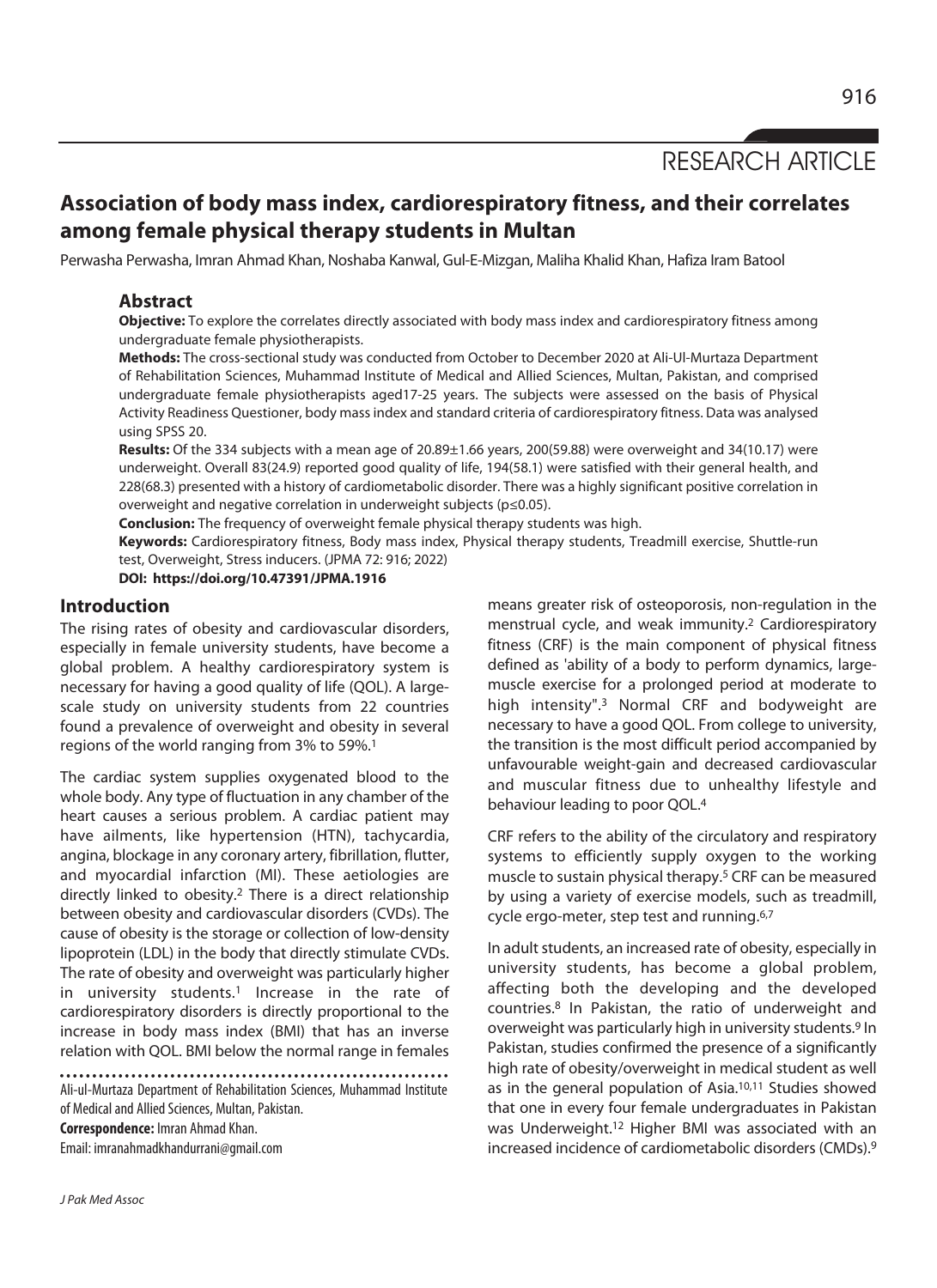On the other hand, females below normal BMI level have a high risk of osteoporosis, menstrual irregularities and weak immunity.2

CRF means that BMI and aerobic capacity are closely related to the risk of CMDss and negative health outcomes.3 Oxygen consumption (VO2) is considered the most accepted parameter to measure maximum CRF capacity. Recent systematic reviews have shown a correlation between low QOL and negative health in university students.13,14

Physical therapy (PT) students, due to their nature of work, must have better CRF and overall health, but reports of low fitness in PT students and lack of emphasis on these topics at the entry-level PT curriculum have been noticed.15 CVD, being the number one cause of death worldwide, refers to any disease that affects the cardiovascular system.16 It was estimated that 175 million people died due to CVDs in 2012, representing 30% of all global deaths. Compared to obesity, the impact of CRF on human health has often been ignored, even though it appears to be one of the most important determinants of overall health status and a powerful predictor of CVD mortality and morbidity.5,17

The current study was planned to explore the correlation of BMI and CRF among female PT students.

## **Subjects and Methods**

The cross-sectional study was conducted from October to December 2020 at Ali-Ul-Murtaza Department of Rehabilitation Sciences, Muhammad Institute of Medical and Allied Sciences, Multan, Pakistan. After approval from the institutional ethics review committee, the sample size was calculated using the Yamane formula<sup>18</sup> at 95% confidence level and 5% margin of error. The sample size was raised using non-probability convenience sampling technique. Those included were undergraduate female PT students aged 17-25 years. Those who were post-graduates, having any type of physical disability, having a history of chronic illness related to cardiorespiratory ailments, and those reporting with a history of chest pain, bronchitis and asthma were excluded.

After taking informed consent from the participants, they were subjected to the Physical Activity Readiness Questioner (PAR-Q), while QOL was measured using the World Health Organisation Quality of Life-Brief version (WHOQOL-BREF).19

Parameters were recorded by using mercury manometer, thermometer, pulse oximeter, Wrist-wearable bioelectrical impedance analyzer, and stethoscope.

Association of body mass index, cardiorespiratory fitness, and their correlates among female...

BMI was calculated using the standard formula, and WHO guidelines for South Asian population were followed (under weight BMI less than 18.5, normal 18.5-22 and overweight a BMI up to 22.9 while obesity was considered with a BMI greater than or equal to 23).20 Diagnostic Scale BG55 (Beurer Germany)21 were used to estimate percent body fat (overweight (BF% 27.1-32%), and obese  $(BF% > or = 32.1)$ .

Further, exercise-induced stress tests were performed under the supervision of a woman medical officer and senior physiotherapist. A 20-metre shuttle run test was used for measuring CRF. Participants ran from one corner to another 20m apart while keeping pace with a prerecorded beep.22 When a participant failed to maintain the pace, the test was stopped. The number of shuttles was recorded. Blood pressure (BP), heart rate (HR), rate of respiration (RR), oxygen saturation (VO2-max) and temperature were noted before and after exercises.

For the treadmill test, the speed of the treadmill in the beginning was 88 m/min with 0% elevation. After the first minute, the elevation of the treadmill was increased to 2% and then after every minute, it was increased 1%. At the end of 25 minutes, the elevation remained at 25% but after every minute, the speed was increased by 5.4m.<sup>19</sup> Treadmill time has been shown to highly correlate with a direct measure of maximal oxygen uptake in women.22 The subjects were encouraged by the instructor to give their maximal effort during the test, and those who could not achieve 85% of age-predicted HR were excluded.19

Objective measures of data collection, such as HR, BP, RR, VO2-max, and temperature were calculated through these stress-inducers.9 VO2-max was determined with the formula:

VO2 max = HR max  $\times$  SV max  $\times$  (a-VO2 difference) max.<sup>23</sup>

After exercise, the temperature was expected to increase up to 1°C in the participants which was to normalise after attaining homeostasis.24

Data was analysed using SPSS 20. Descriptive statistics, such as frequencies and percentages, were used to evaluate the characteristics of each participant for categorical variables, and mean and standard deviation (SD) for continuous variables. Pearson's correlation coefficient was used to determine association between the values of continuous variables and Spearman's correlation coefficient for ordinal variables. P<0.05 was considered statistically significant.

## **Results**

Of the 334 subjects with a mean age of 20.89±1.66 years,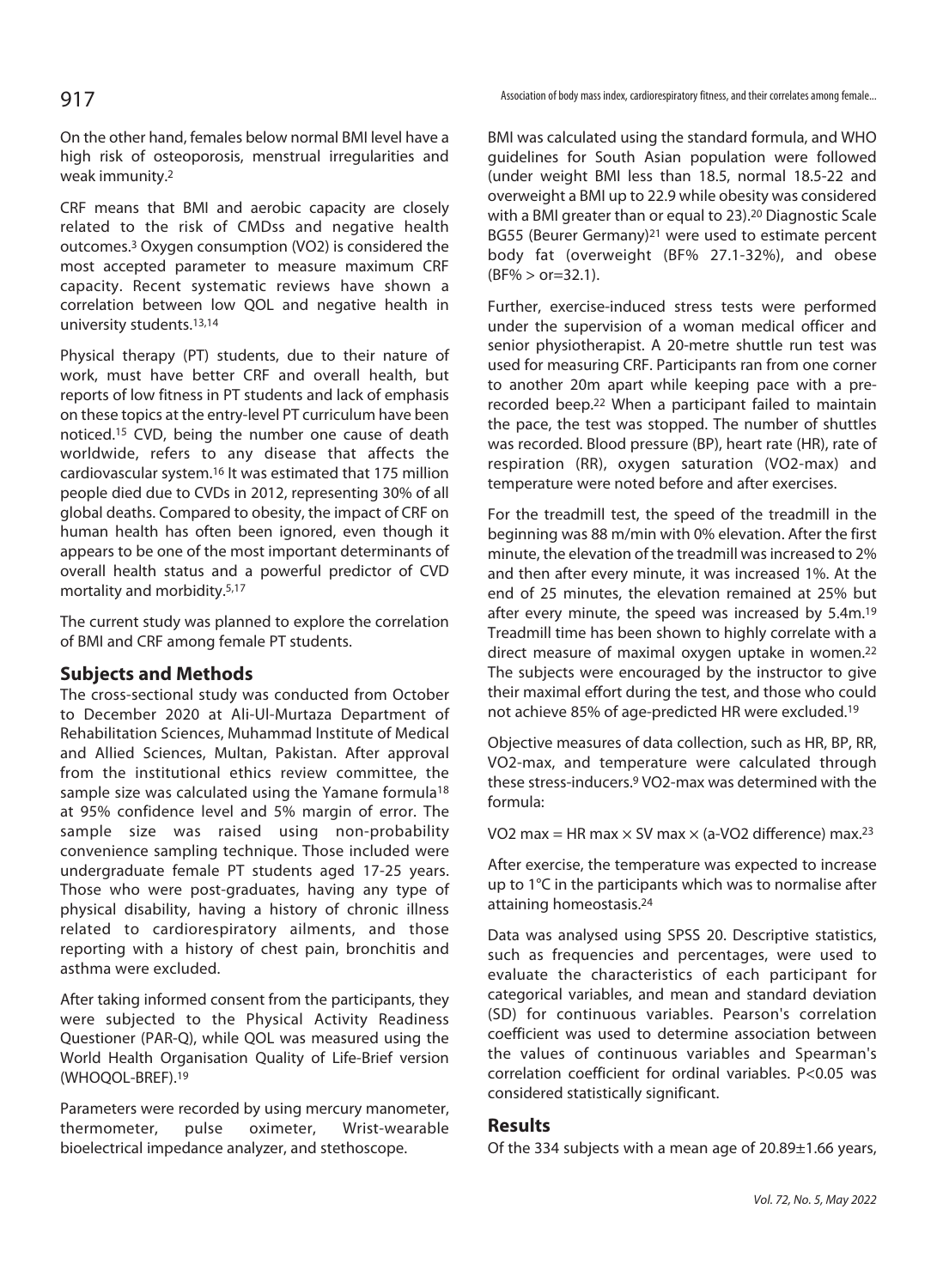

**BEN: Before exercise in normal weight, BEO: Before exercise in overweight, BEU: Before exercise in underweight, AEN: After an exercise in normal weight, AEO: After exercise in overweight, AEU: After an exercise in underweight.** 

**Figure-1:** Fluctuation in blood pressure (BP) before and after a 20-meter shuttle-run test and treadmill test.



**BEN: Before exercise in normal weight, BEO: Before exercise in overweight, BEU: Before exercise in underweight, AEN: After an exercise in normal weight, AEO: After exercise in overweight, AEU: After an exercise in underweight. https://www.who.int/news-room/fact-sheets/detail/obesity-and-overweight** 

**Figure-2:** Fluctuation in heart rate (HR) before and after a 20-meter shuttle-run test and treadmill test.



**Figure-3:** Fluctuation in respiratory rate (RR) before and after a 20-meter shuttle- run test and treadmill test.

**Table-1:** Demographic, health and anthropometric characteristics of the participants  $(n=334)$ .

| <b>Variables</b>                                   | n%                |
|----------------------------------------------------|-------------------|
|                                                    |                   |
| <b>Year of study</b>                               |                   |
| 1st year                                           | 47 (14.1)         |
| 2nd year                                           | 55 (16.5)         |
| 3rd year                                           | 108 (32.3)        |
| 4th year                                           | 76 (22.8)         |
| 5th year                                           | 48 (14.4)         |
| Socioeconomic background                           |                   |
| Rural                                              | 148 (44.3)        |
| Urban                                              | 186 (55.7)        |
| Regular tea/coffee consumption                     |                   |
| Yes                                                | 108 (32.3)        |
| No                                                 | 226 (67.7)        |
| Family history of cardiometabolic disorders (CMDs) |                   |
| Yes                                                | 228 (68.3)        |
| No                                                 | 106 (31.7)        |
| Daily physical activity (150minutes/week)          |                   |
| Yes                                                | 83 (24.9)         |
| No                                                 | 251 (75.1)        |
| Subjective quality of life                         |                   |
| Very poor                                          | 14 (4.2)          |
| Poor                                               | 24 (7.2)          |
| Neither poor nor good                              | 184 (55.1)        |
| Good                                               | 83 (24.9)         |
| Very good                                          | 29 (8.7)          |
| <b>Satisfaction with health</b>                    |                   |
| Very dissatisfied                                  | 20(6.0)           |
| <b>Dissatisfied</b>                                | 39 (11.7)         |
| Neither dissatisfied nor satisfied                 | 61 (18.3)         |
| Satisfied                                          | 194 (58.1)        |
| Very satisfied                                     | 20(6.0)           |
| Anthropometric indices                             | Mean±SD           |
| Weight (kg)                                        | 52.76±10.20       |
| Height (cm)                                        | $156.41 \pm 5.14$ |
| BMI (kg/m <sup>2</sup> )                           | $21.57 + 4.10$    |
|                                                    | n%                |
| Underweight                                        | 34 (10.17)        |
| Normal weight                                      | 100 (29.94)       |
| Overweight                                         | 200 (59.88)       |
| <b>Obese</b>                                       | 0(0)              |

BMI: Body mass index, SD: Standard Deviation.

200(59.88) were overweight and 34(10.17) were underweight. Overall 83(24.9) reported good QOL, 194(58.1) were satisfied with their general health, and 228(68.3) presented with a history of CMDs (Table-1).

BP, HR, RR and VO2-max values were noted after each test and on each count there was significant correlation with overweight (Table-2; Figures-1-3).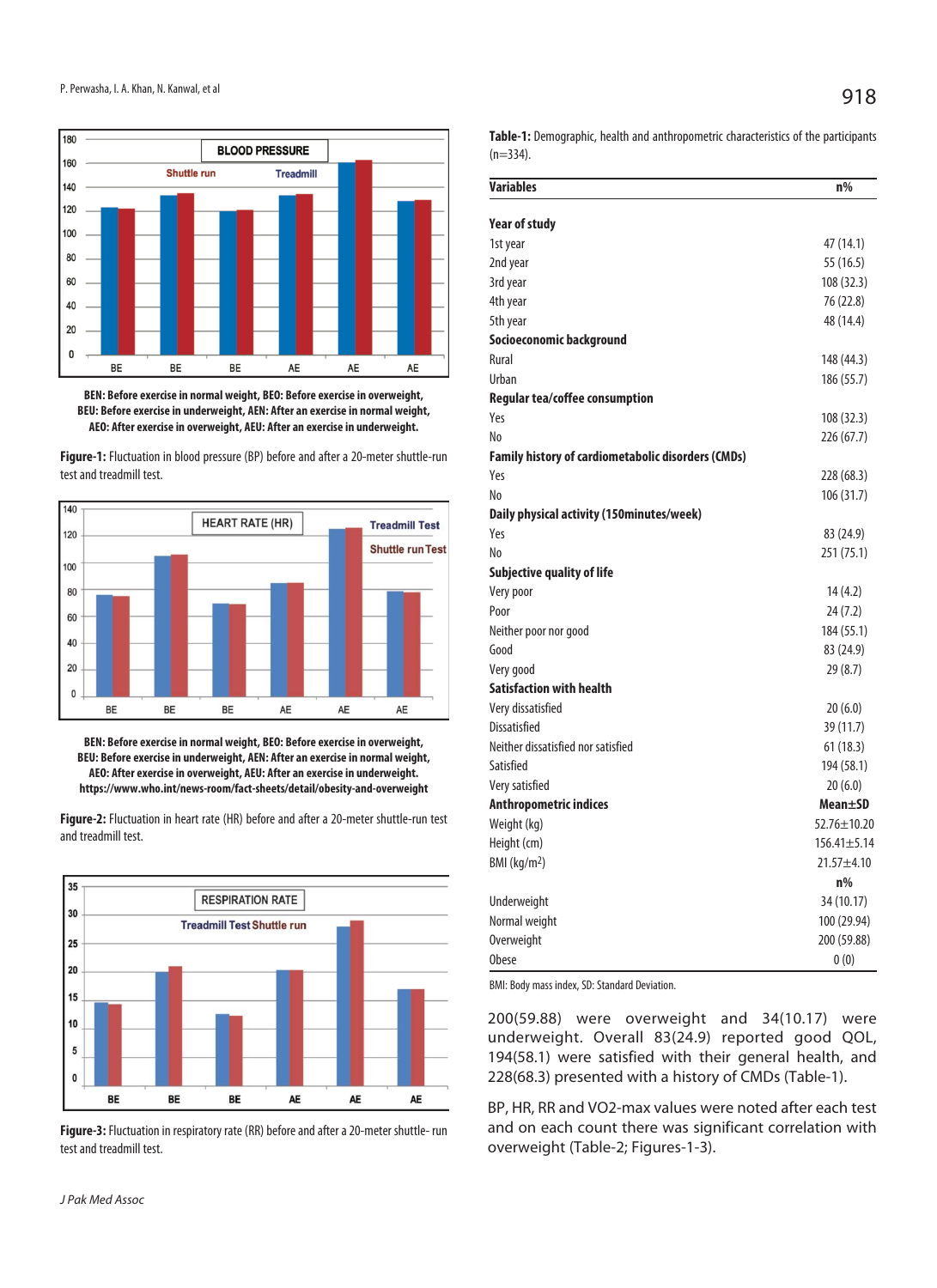**Table-2:** Cardiorespiratory parameters in correlation with demographic, anthropometric and physical fitness components.

|                                 |           | Mean      | <b>Standard deviation</b> |          | p-value   |
|---------------------------------|-----------|-----------|---------------------------|----------|-----------|
| <b>RR</b> of the treadmill test |           |           |                           |          |           |
| Normal                          |           | 21.00     | 3.60                      |          |           |
| Overweight                      |           | 28.00     | 1.00                      |          | 0.007     |
| Underweight                     |           | 17.33     | 2.51                      |          |           |
| <b>BP</b> of the treadmill test |           |           |                           |          |           |
| Normal                          |           | 126.66    | 2.88                      |          |           |
| Overweight                      |           | 146.66    | 5.77                      |          | 0.001     |
| Underweight                     |           | 123.33    | 2.88                      |          |           |
| <b>HR</b> of the treadmill test |           |           |                           |          |           |
| <b>Normal</b>                   |           | 81.33     | 4.04                      |          |           |
| Overweight                      |           | 146.66    | 20.81                     |          | 0.001     |
| Underweight                     |           | 76.33     | 5.13                      |          |           |
| <b>VO2 max of Treadmill</b>     |           |           |                           |          |           |
| Normal                          |           | 94.33     | 1.15                      |          |           |
| Overweight                      |           | 98.66     | 0.57                      |          | 0.000     |
| Underweight                     |           | 92.00     | 0.00                      |          |           |
| <b>RR</b> of shuttle-run Test   |           |           |                           |          |           |
| Normal                          |           | 18.00     | 2.00                      |          |           |
| Overweight                      |           | 25.66     | 1.15                      |          | 0.001     |
| Underweight                     |           | 18.33     | 0.57                      |          |           |
| <b>BP</b> of shuttle-run test   |           |           |                           |          |           |
| Normal                          |           | 126.66    | 2.88                      |          |           |
| Overweight                      |           | 146.66    | 5.77                      |          | 0.001     |
| Underweight                     |           | 123.33    | 2.88                      |          |           |
| <b>HR</b> of shuttle-run test   |           |           |                           |          |           |
| Normal                          |           | 86.66     | 2.88                      |          |           |
| Overweight                      |           | 141.66    | 2.88                      |          | 0.000     |
| Underweight                     |           | 81.66     | 3.51                      |          |           |
| VO2 max of shuttle-run          |           |           |                           |          |           |
| Normal                          |           | 94.33     | 1.15                      |          |           |
| Overweight                      |           | 98.66     | 0.57                      |          | 0.000     |
| Underweight                     |           | 92.00     | 0.00                      |          |           |
|                                 | 1         | 2         | 3                         | 4        | 5         |
| Age                             | $0.435**$ |           | $\overline{\phantom{0}}$  |          |           |
| <b>BMI</b>                      | 0.067     | $0.386**$ | ÷,                        | L        |           |
| V <sub>02</sub> -max            | $-0.079$  | 0.807     | $-0.97*$                  | L,       |           |
| Quality of life                 | $-0.583$  | 0.582     | 0.440                     | $-0.52*$ |           |
| <b>Health satisfaction</b>      | 0.07      | 0.013     | $-0.028$                  | $-0.05$  | $0.567**$ |

RR: Respiratory rate, HR: Heart rate, BP: Blood pressure, VO2-max: Maximal oxygen consumption.

## **Discussion**

The current study found a significant negative correlation between BMI and subject's QOL. The majority of participants in the sample size were overweight on the basis of BMI, and recent studies from Pakistan and Asia support the finding,<sup>10,17</sup> suggesting that the rising trend was due to a sedentary lifestyle, socioeconomic shift, unhealthy food choices, lack of physical activity, and sleep changes.12,13 The mechanism behind this effect may be that due to muscle work, glucose is utilized and lactic acid is formed, demanding more oxygen to clear the oxygen

debt, causing rise in RR and this demand of adenosine triphosphate (ATP) causes the stimulation of sympathetic system of autonomic nervous system, releasing noradrenaline from sympathetic nerve endings and adrenaline from the adrenal glands.<sup>3</sup> These stimulates  $\beta$ 1 receptors, causing cardio-acceleration.5 When biochemical energy is converted to mechanical energy, conversion rate is up to 30%, and the remaining energy is dissipated in the form of heat, causing rise in body temperature, which, in turn, causes the activation of sweat glands releasing the water as sweat on the body surface.9 The vaporisation of sweat causes cooling of the body surface to maintain the temperature at 37°C.

The current study used standardised protocols and validated tools which has increased its validity. Future studies on CRF and body mass composition should be conducted with larger and multi-centre samples with subjects from different educational backgrounds.

## **Conclusion**

The prevalence of overweight in undergraduate female PT students was high. Physiotherapy students are expected to have a high level of CRF because of the nature of their work, but CRF in overweight female students was below the acceptance level.

**Disclaimer:** None.

#### **Conflict of Interest:** None.

#### **Source of Funding:** None.

#### **References**

- 1. Peltzer K, Pengpid S, Samuels T, Özcan NK, Mantilla C, Rahamefy OH, et al. Prevalence of overweight/obesity and its associated factors among university students from 22 countries. Int J Environ Res Public Health 2014;11:7425-41.
- 2. Samir N, Mahmud S, Khuwaja AK. Prevalence of physical inactivity and barriers to physical activity among obese attendants at a community health-care center in Karachi, Pakistan. BMC Res Notes 2011;4:174.
- 3. Hingorjo MR, Zehra S, Hasan Z, Qureshi MA. Cardiorespiratory fitness and its association with adiposity indices in young adults. Pak J Med Sci 2017;33:659.
- 4. Price AA, Whitt-Glover MC, Kraus CL, McKenzie MJ. Body Composition, fitness status, and health behaviors upon entering college: An examination of female college students from diverse populations. Clin Med Insights Women's Health 2016;9:23-9.
- 5. Blair SN, Kampert JB, Kohl HW, Barlow CE, Macera CA, Paffenbarger RS. Influences of cardiorespiratory fitness and other precursors on cardiovascular disease and all-cause mortality in men and women. JAMA 1996;276:205-10.
- 6. Lee DC, Artero EG, Sui X, Blair SN. Mortality trends in the general population: the importance of cardiorespiratory fitness. J Psychopharmacol 2010;24:27-35.
- 7. Watkins J. Step tests of cardiorespiratory fitness suitable for mass testing. British J Sports Med 1984;18:84-9.
- 8. Marine N, Fleming T, Robinson M, Thomson B, Graetz N, Margono C, et al. Global, regional, and national prevalence of overweight